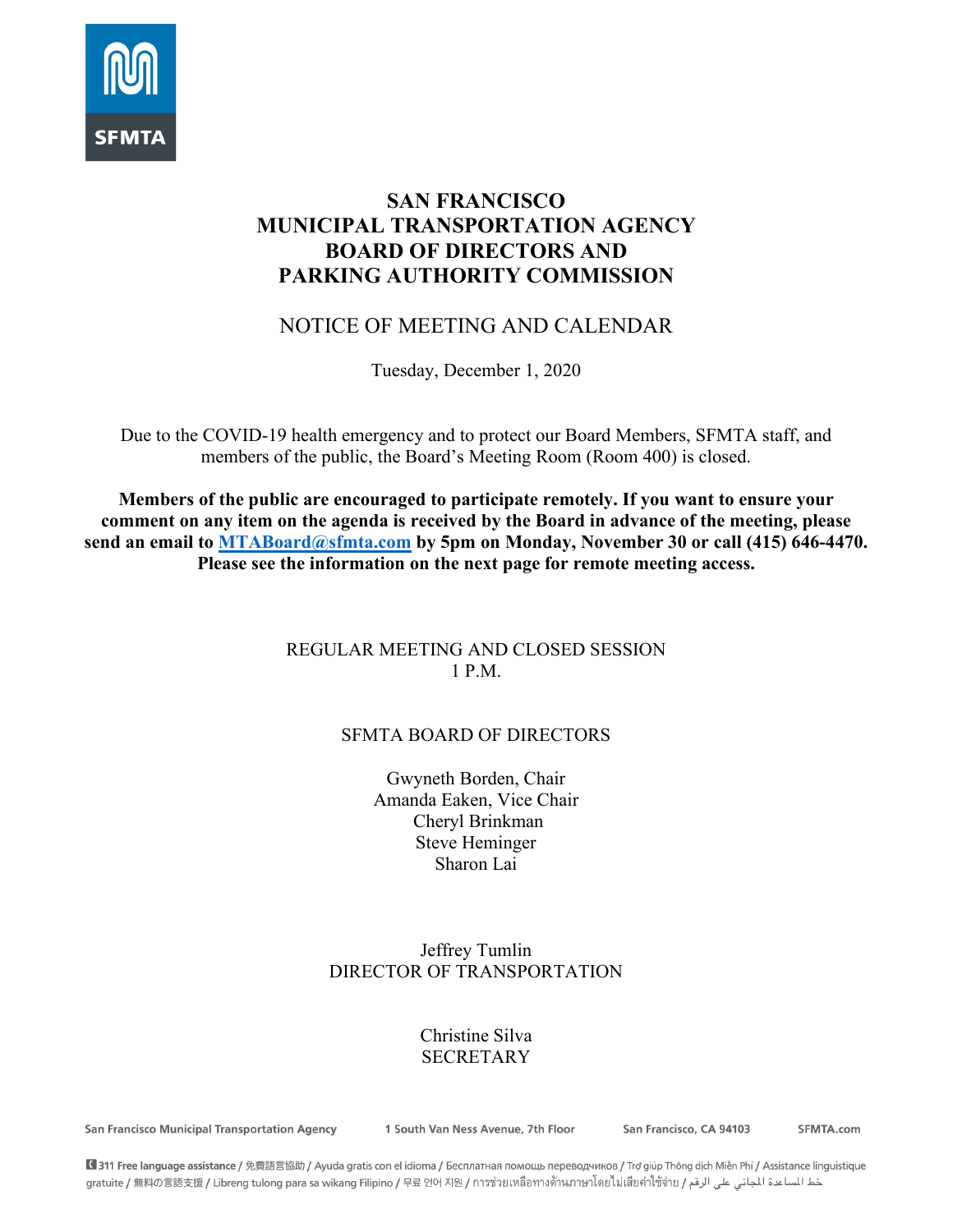#### **Remote Meeting Access**

#### WATCH *(via SFGovTV) -* [www.sfgovtv.org](http://www.sfgovtv.org/) PUBLIC COMMENT CALL-IN: (888) 808-6929/ Access Code: 9961164

| <b>Providing Public Comment</b>                                                                    |                                                                                                                                                                                                                                                                      |
|----------------------------------------------------------------------------------------------------|----------------------------------------------------------------------------------------------------------------------------------------------------------------------------------------------------------------------------------------------------------------------|
| • Ensure you are in a quiet location<br>• Speak clearly<br>• Turn off any TVs or radios around you | 1. When prompted, dial "1 - 0" to be added to the speaker line. The auto-prompt<br>will indicate callers are entering "Question and Answer" time, but this is the "Public<br>Comment" period.<br>2. When prompted, callers will have two minutes to provide comment. |

#### ACCESSIBLE MEETING POLICY

The San Francisco Municipal Transportation Agency Board of Directors/Parking Authority Commission meeting will be held virtually due to the public health emergency.

To obtain a disability-related accommodation, including auxiliary aids or services, or to obtain meeting materials in alternative format, please contact the Board Secretary at (415) 646-4470. Providing at least 72 hours' notice will help to ensure availability. Written reports or background materials for calendar items are available for public inspection and copying at 1 South Van Ness Ave 7<sup>th</sup> floor during regular business hours and are available online at www.sfmta.com/board. Public comment will be taken on each item before or during consideration of the item.

To assist the City's efforts to accommodate persons with severe allergies, environmental illnesses, multiple chemical sensitivity or related disabilities, attendees at public meetings are reminded that other attendees may be sensitive to various chemical based products. Please help the City to accommodate these individuals.

The ringing of and use of cell phones, pagers and similar sound-producing electronic devices are prohibited at this meeting. Please be advised that the Chair may order the removal from the meeting room of any person(s) responsible for the ringing or use of a cell phone, pager, or other similar sound-producing electronic devices.

#### LANGUAGE ASSISTANCE

415.646.4470: For free interpretation services, please submit your request 48 hours in advance of meeting./Para sa libreng serbisyo sa interpretasyon, kailangan mag-request 48 oras bago ang miting./Para servicios de interpretación gratuitos, por favor haga su petición 48 horas antes de la reunión./如果需要免費口 語翻譯,請於會議之前48小時提出要求。Đối với dịch vụ thông dịch miễn phí, vui lòng gửi yêu cầu của bạn 48 giờ trước cuộc họp./ Для бесплатных услуг устного перевода просьба представить ваш запрос за 48 часов до начала собрания./ Pour les services d'interprétation gratuits, veuillez soumettre votre demande 48 heures avant la réunion./무료 통역 서비스를 원하시면 회의 48 시간 전에 귀하의 요청을 제출하십시오./ 無料通訳サービスをご希望の場合は、会議の48時間前までにリクエストを提出してく ださい。/บริการให้ความช่วยเหลือในหลายภาษาด้านภาษาฟรี ณ ที่ประชุมโดยต้องแจ้ง ล่วงหน้า 48 ชั่วโมง/<br>بِمكن نَقديم مساعدة لغوية مجائدِة في الإجتماع على أن بِنَم طلب هذه الخدمة قبل الإجتماع بفترة 48 ساعة.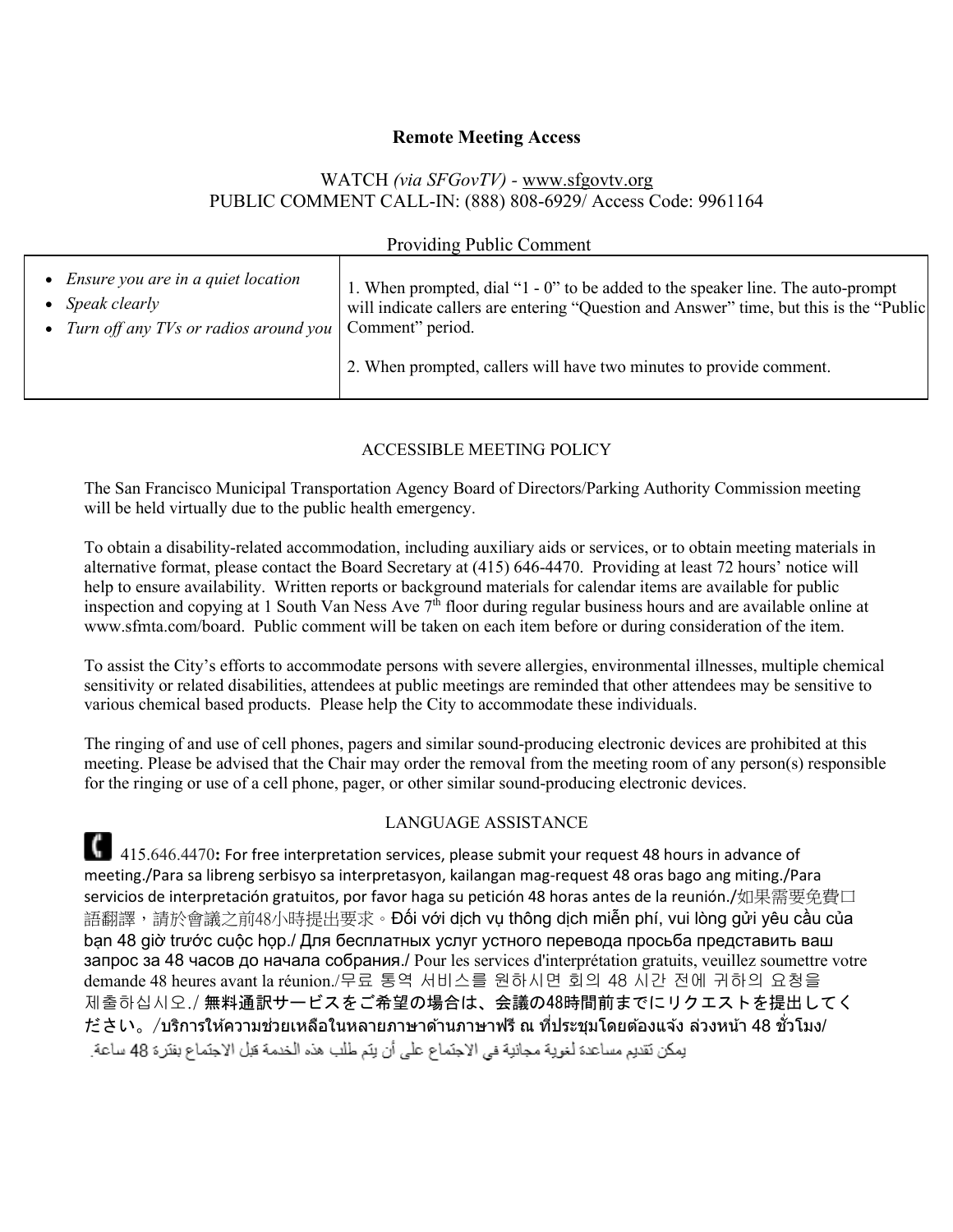#### ORDER OF BUSINESS

- 1. Call to Order
- 2. Roll Call
- 3. Announcement of prohibition of sound producing devices during the meeting.
- 4. Approval of Minutes

-November 17, 2020 Regular Meeting

- 5. Communications
- 6. Introduction of New or Unfinished Business by Board Members
- 7. Director's Report (For discussion only)

 -Great Highway -Ongoing Activities

- 8. Citizens' Advisory Council Report
- 9. Public Comment

Members of the public may address the SFMTA Board of Directors on matters that are within the Board's jurisdiction and are not on today's calendar.

### THE FOLLOWING MATTERS BEFORE THE SAN FRANCISCO MUNICIPAL TRANSPORTATION AGENCY BOARD OF DIRECTORS ARE RECOMMENDED FOR ACTION AS STATED BY THE SFMTA DIRECTOR OF TRANSPORTATION OR CITY ATTORNEY WHERE APPLICABLE. EXPLANATORY DOCUMENTS FOR ALL CALENDAR ITEMS ARE AVAILABLE FOR REVIEW AT 1 SOUTH VAN NESS AVE. 7<sup>th</sup> FLOOR.

## CONSENT CALENDAR

10. All matters listed hereunder constitute a Consent Calendar, are considered to be routine by the San Francisco Municipal Transportation Agency Board of Directors and will be acted upon by a single vote. There will be no separate discussion of these items unless a member of the Board of Directors or the public so requests, in which event the matter shall be removed from the Consent Calendar and considered as a separate item.

(10.1) Approving the following parking and traffic modifications:

A. RESCIND – 1-HOUR PARKING, 9 AM TO 6 PM, MONDAY THROUGH SATURDAY, EXCEPT VEHICLES WITH AREA I PERMITS – ESTABLISH – TOW AWAY, NO STOPPING ANYTIME, Lucky Street, west side, from 195 feet to 263 feet north of 25th Street.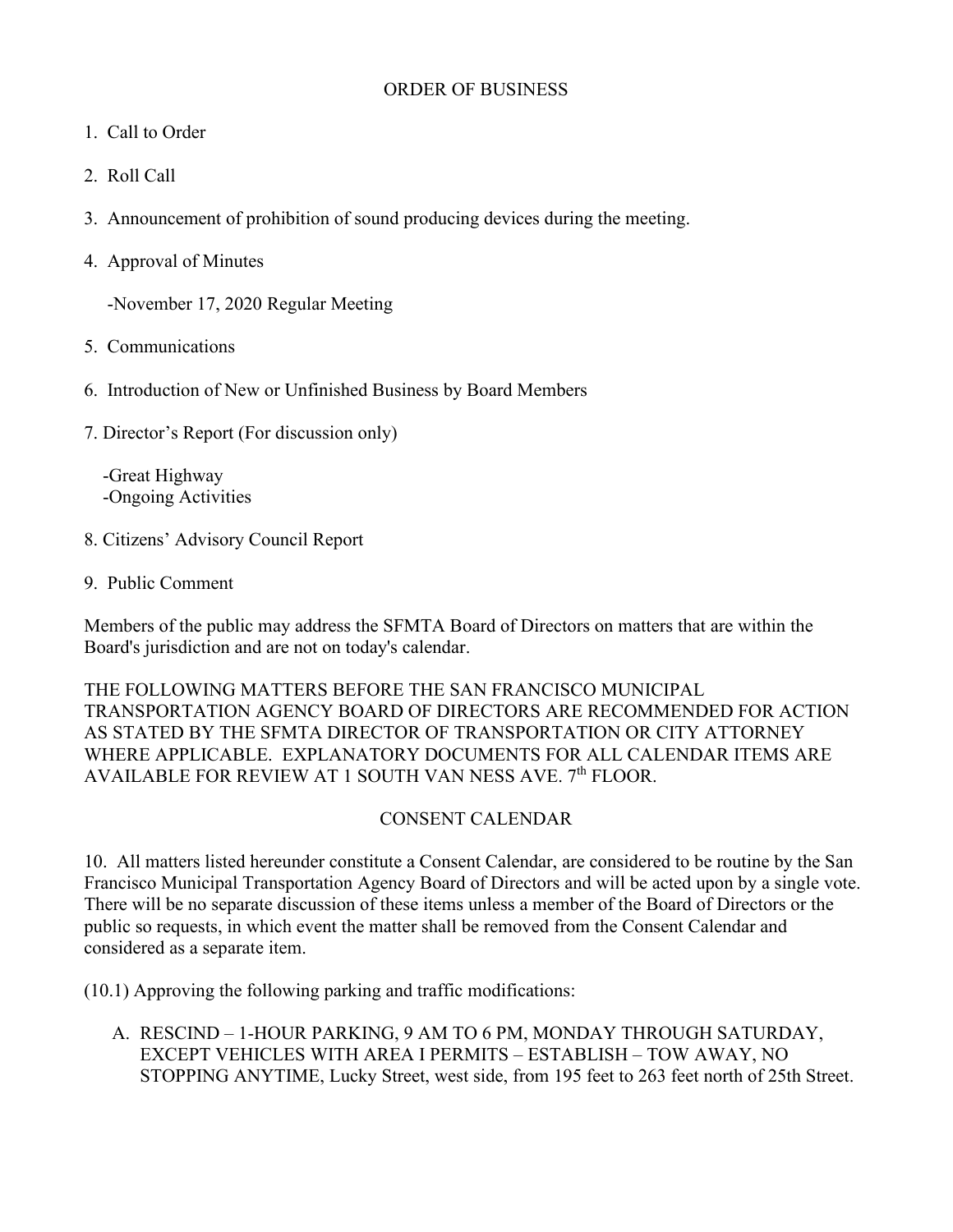- B. RESCIND 2 HOUR PARKING, 8 AM THROUGH 10 PM, EVERYDAY, EXCEPT VEHICLES WITH AREA U PERMITS – ESTABLISH – TOW-AWAY NO STOPPING FIRE LANE, Rodgers Street, east side, from 195 to 275 feet south of Folsom Street.
- C. ESTABLISH BUS ZONE Fitzgerald Avenue, south side, from 76 feet to 151 feet east of Keith Street.
- D. ESTABLISH PART-TIME BUS ZONE, 6 AM to 7 PM, MONDAY THROUGH FRIDAY Fitzgerald Avenue, south side, from 151 feet to 233 feet east of Keith Street.
- E. ESTABLISH TOW AWAY NO STOPPING ANYTIME Harriet Street west side, Bryant Street to 90 feet southerly, Harriet Street – east side, Bryant Street to 90 feet southerly.
- F. ESTABLISH RED ZONE Bryant Street south side, Boardman Place to 32 feet easterly (Explanatory documents include a staff report and resolution. For every parking and traffic modification that received a categorical exemption, the proposed action is the Approval Action as defined by Chapter 31 of the San Francisco Administrative Code.)

(10.2) Authorizing the Director to execute Modification No. 12 to Contract No. 1289, Van Ness Corridor Transit Improvement Project, with Walsh Construction Company for additional costs related to pedestrian monitoring services in the amount of \$2,589,381, for a total Contract amount not to exceed \$220,507,216, with no time extension and making environmental review findings. (Explanatory documents include a staff report, resolution, modification, financial plan and environmental review documents.)

## REGULAR CALENDAR

11. Presentation and discussion regarding the SFMTA's budget and fiscal status. (Explanatory documents include a slide presentation.)

12. Presentation and discussion regarding transit service. (Explanatory documents include a slide presentation.)

13. Approving temporary parking and traffic modifications as a part of the Rail Transfer Projects and Bus Terminal and Route Improvements as follows:

- A. TEMPORARY ROAD CLOSURE EXCEPT FOR MUNI, PARATRANSIT, TAXIS, BICYCLES, AND COMMERCIAL VEHICLES – Church Street, southbound, from Market Street to 15th Street
- B. ESTABLISH TOW AWAY NO STOPPING ANY TIME and ESTABLISH BUS ZONE -- Church Street, west side, from Market Street to 199 feet southerly; Church Street, east side, from Duboce to 185 feet southerly
- C. ESTABLISH 30 MINUTE COMMERICAL LOADING AT ALL TIMES– Church Street, east side, from 45 feet to 105 feet north of 15<sup>th</sup> Street; Church Street, east side, from 126 feet to 188 feet north of 15<sup>th</sup> Street; Church Street, west side, from 15th Street to 163 feet northerly
- D. ESTABLISH RIGHT TURN ONLY EXCEPT MUNI, PARATRANSIT, TAXIS, BICYCLES, AND COMMERCIAL VEHICLES– Northbound Church Street at 15th Street; Southbound Church Street at Market Street
- E. ESTABLISH NO RIGHT TURN EXCEPT MUNI, PARATRANSIT, TAXIS, BICYCLES, AND COMMERCIAL VEHICLES– Eastbound Market Street at Church Street; Westbound 15th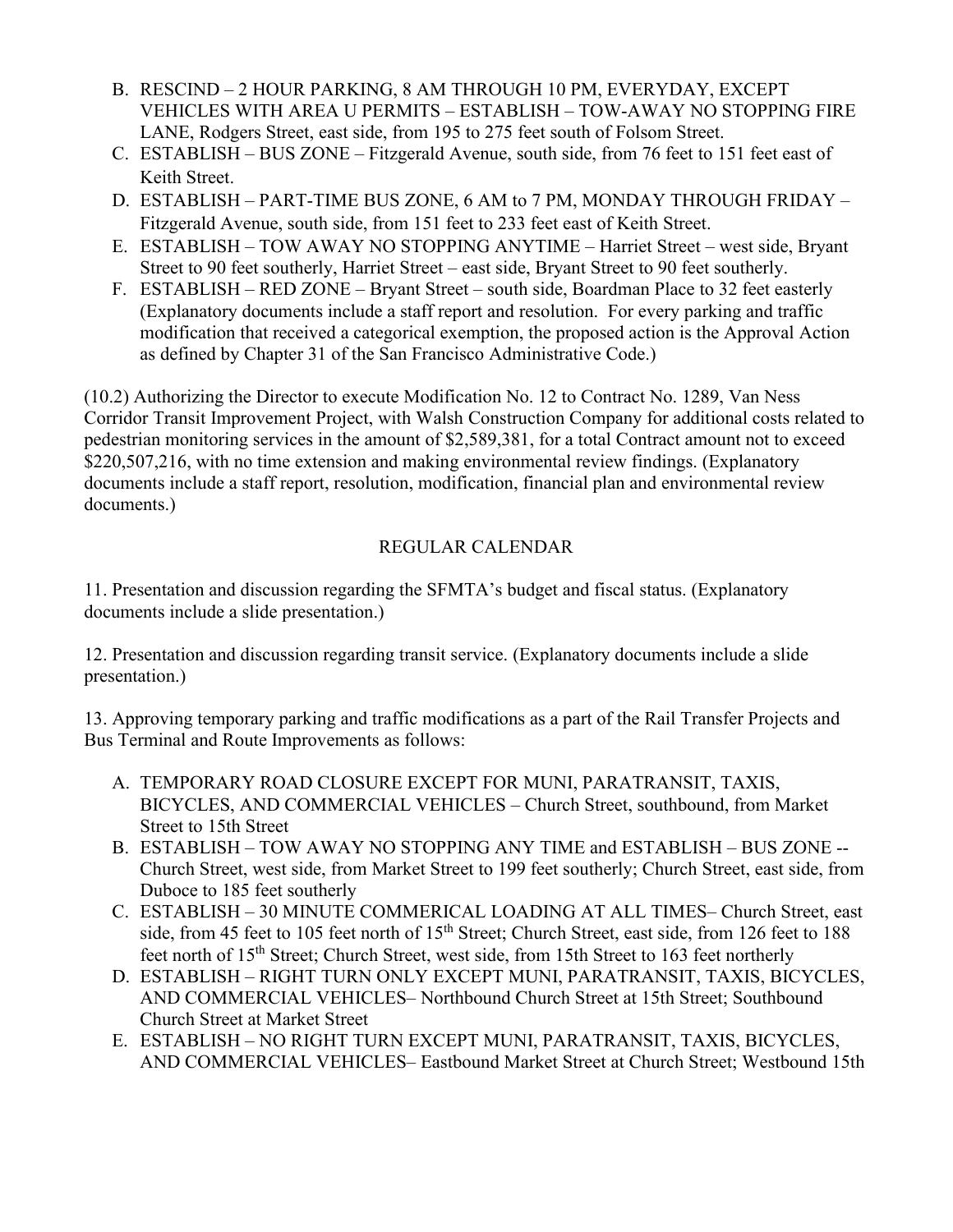Street at Church Street

- F. ESTABLISH NO LEFT TURN EXCEPT MUNI, PARATRANSIT, TAXIS, BICYCLES, AND COMMERCIAL VEHICLES– Eastbound 15th Street at Church Street
- G. ESTABLISH NO LEFT TURN– Westbound Market Street at Church Street
- H. ESTABLISH– GREEN ZONE, AT ALL TIMES –Church Street, east side, from 5 feet to 45 feet north of 15<sup>th</sup> Street; Church Street, east side, from 105 feet to 126 feet north of 15<sup>th</sup> Street
- I. ESTABLISH GREEN ZONE, 9AM TO 6PM, MONDAY THROUGH SATURDAY– 15th Street, north side, from Church Street to 20 feet westerly; 15th Street, south side, from 10 feet to 30 feet east of Church Street
- J. ESTABLISH– GREEN METERS, 15-MINUTE TIME LIMIT, 9AM TO 6PM, MONDAY THROUGH SATURDAY– Market St., south side, from 131 feet to 149 feet west of Church St.
- K. ESTABLISH TOW AWAY NO STOPPING ANY TIME– Church Street, west side, from 225 feet to 265 feet north of 14th Street
- L. ESTABLISH COMMERICAL LOADING 8 AM to 11 AM, MONDAY TO SATURDAY– Church Street, west side, from 289 feet to 319 feet north of 14th Street
- M. RESCIND BUS ZONE Ulloa Street, south side, from West Portal Avenue to 75' easterly
- N. ESTABLISH NO STOPPING FIRE LANE–Ulloa Street, south side, from West Portal Avenue to 20' easterly
- O. ESTABLISH WHITE ZONE 7 AM 7 PM, MONDAY THROUGH SATURDAY– Ulloa Street, south side, from 20' to 75' east of West Portal Avenue
- P. ESTABLISH TRANSIT ZONE– Ulloa Street, south side, from West Portal Avenue to Wawona Street; Ulloa Street, north side, from Lenox Way to Wawona Street; Vicente Street, north side, from 21' to 40' west of West Portal Avenue; Ulloa Street, north side, from 10' to 55' west of Wawona Street
- Q. ESTABLISH WHITE ZONE– Lenox Way, from 20 to 45' north of Ulloa Avenue
- R. ESTABLISH GREEN ZONE– Lenox Way, from 45' to 90' north of Ulloa Avenue
- S. ESTABLISH NO LEFT TURN– Lenox Way, southbound at Ulloa Avenue
- T. ESTABLISH -- BUS ZONE– Parkridge Drive, west side, 40 feet to 100 feet north of Burnett Ave.
- U. ESTABLISH -- RIGHT TURN ONLY EXCEPT MUNI– 11th Street, northbound, at Market St.
- V. ESTABLISH—RED ZONES– Diamond Street, east side, from Clipper Street to 10 feet northerly; Diamond Street, west side, from Clipper Street to 5 feet northerly; Clipper Street, north side, from Diamond Street to 20 feet westerly; Clipper Street, south side, from Diamond Street to 10 feet westerly; 24<sup>th</sup> Street, south side, from Diamond Street to 17 feet easterly.
- W. ESTABLISH BUS ZONE Bayshore Boulevard, east side, Blanken Avenue to Arleta Avenue; Arleta Avenue, south side, from San Bruno Avenue to 50 feet westerly; Northridge Road, south side, from Ingalls Street to 130 feet easterly; Palou Avenue, south side, from 3<sup>rd</sup> Street to 115 feet westerly Jones Street, west side, from Ellis Street to 80 feet southerly; Jones Street, west side, from Turk Street to 80 feet southerly; Leavenworth Street, east side, from Turk Street to 80 feet northerly; Jackson Street, north side, from Van Ness Avenue to 80 feet westerly; Pacific Avenue, south side, from 15 feet to 60 feet west of Van Ness Avenue
- X. ESTABLISH RED ZONE –Tennessee Street, west side, from 9 feet to 29 feet south of 20th Street; Pennsylvania Avenue, east side, from 22nd Street to 25 feet northerly; 22nd Street, north side, from 12 feet to 32 feet west of Tennessee Street; 20th Street, south side, from Connecticut Street to 20 feet easterly; Connecticut Street, west side, from 12 feet to 30 feet north of 20th Street; Connecticut Street, east side, from 20th Street to 16 feet northerly; Rutland Street, east side, from Visitacion Avenue to 20 feet northerly; Rutland Street, east side, from Leland Avenue to 20 feet southerly; Rutland, east side, from Leland Avenue to 20 feet northerly; Arleta Avenue,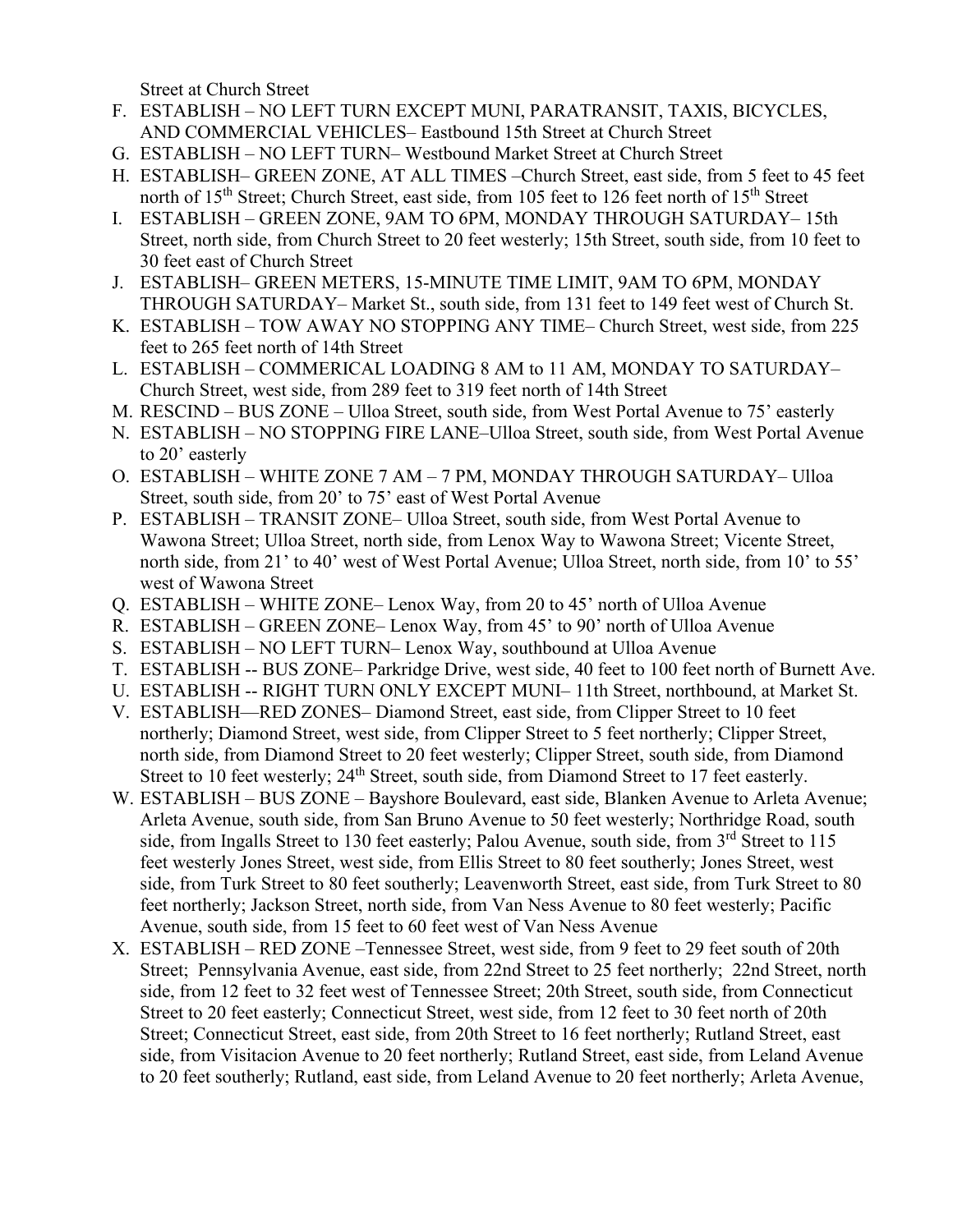south side, from Rutland Street to 10 feet easterly; Keith Street, east side, from Palou Avenue to 20 feet northerly; Palou Avenue, north side, from Keith Street to 10 feet westerly; Newcomb Avenue, south side, from Keith Street to 10 feet easterly; La Salle Avenue, south side, from Newcomb Avenue to 20 feet easterly; Northridge Road, north side, from Ingalls Street to 20 feet easterly; Kirkwood Avenue, north side, from Donahue Street to 20 feet westerly; Kirkwood Avenue, south side, from Donahue Street to 20 feet westerly; Donahue Street, west side, from Jerrold Avenue to 10 feet southerly; Ingalls Street, east side, from Palou Avenue to 20 feet northerly; Palou Avenue, north side, from Ingalls Street to 5 feet westerly; Noe Street, west side, from  $18<sup>th</sup>$  Street to 20 feet southerly;  $19<sup>th</sup>$  Street, both sides, from Noe Street to 20 feet westerly; Diamond Street, both sides, from 19<sup>th</sup> Street to 20 feet northerly; Diamond Street, east side, from 18<sup>th</sup> Street to 40 feet southerly; Diamond Street, west side, from Market Street to 20 feet southerly; Sanchez Street, both sides, from 18<sup>th</sup> Street to 20 feet northerly

Y. ESTABLISH—BUS FLAG STOP—20<sup>th</sup> Street, south side, at Pennsylvania Avenue; Pennsylvania Avenue, east side, at 20<sup>th</sup> Street; 20<sup>th</sup> Street, south side, at Missouri Street; 20<sup>th</sup> Street, north side, at Missouri Street. (Explanatory documents include a staff report, and resolution.)

14. Discussion and vote pursuant to Administrative Code Section 67.10(d) as to whether to invoke the attorney-client privilege and conduct a closed session conference with legal counsel.

### RECESS REGULAR MEETING AND CONVENE CLOSED SESSION

### CLOSED SESSION

- 1. Call to Order
- 2. Roll Call

3. Pursuant to Government Code Section 54956.9(d)(1) and the Administrative Code Section 67.8 (a)(3), the Municipal Transportation Agency Board of Directors will meet in Closed Session to discuss and take action on attorney-client matters on the following:

### CONFERENCE WITH LEGAL COUNSEL

Existing Litigation:

Guo Xi Chen vs. CCSF, Superior Court #CGC18568042 filed on 7/12/18 for \$385,000

Bay Area Motivate vs. CCSF, Superior Court #CGC19576554 filed on 6/7/19 (Information only)

### ADJOURN CLOSED SESSION AND RECONVENE OPEN SESSION

- 15. Announcement of Closed Session.
- 16. Motion to disclose or not disclose the information discussed in closed session.

### ADJOURN